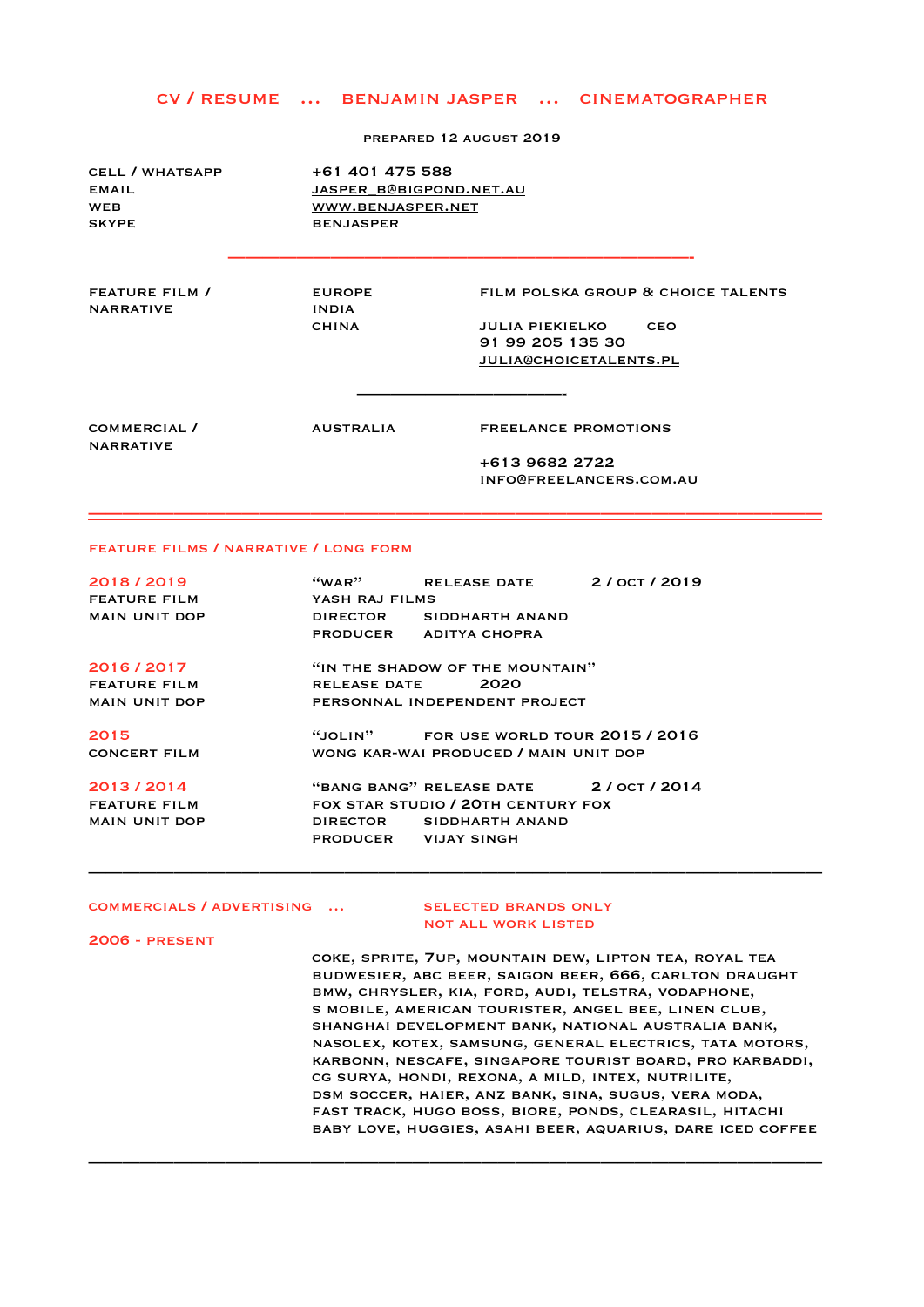## camera operator

2002 - 2005 farscape series 2, 3 and 4 a & b camera operator 2nd unit USA TV SERIES SYFY / NINE NETWORK dop russel bacon

———————————————————————————————————————————

## FIRST ASSISTANT CAMERA ... SELECTED WORK ONLY

not all work listed

1999 - 2006 "moulin rouge" 20th century fox 250+ commercials director baz luhrmann 18 FEATURE FILMS **DOP DONALD MCALPINE** 

> "praise" emcee films director john curran dop dion beebe

 "the goddess of 1967" director clara law dop dion beebe

"THE BANK" director robert connelly dop tristan milani

 "muggers" director dean murphy dop roger lanser

## SECOND ASSISTANT CAMERA ... SELECTED WORK ONLY

250+ COMMERCIALS DOP DION BEEBE 16 feature films

# not all work listed

———————————————————————————————————————————

1992 - 1999 "floating life" director clara law

> "the phantom" 2nd unit director simon wincer dop david burr

"THE WIGGLES" director dean coeval dop roger lanser

 "the monsters scary little xmas" director ian emes dop roger lanser

bachelor of arts … film and television

———————————————————————————————————————————

1989 - 1992 curtin university of western australia